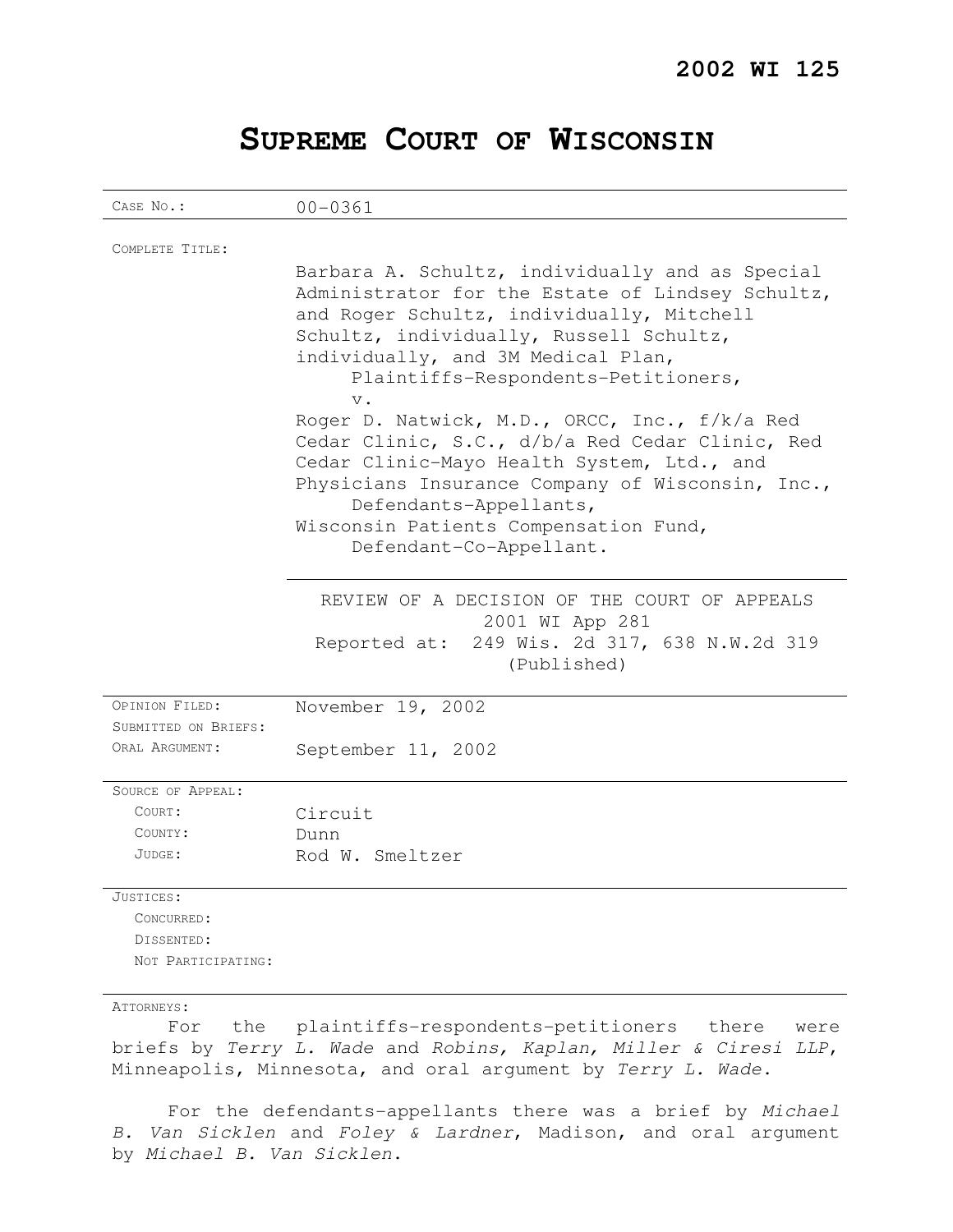For the defendant-co-appellant there was a brief by Mark E. Larson and Gutglass, Erickson, Bonville, Seibel & Falkner, S.C., Milwaukee, and oral argument by Mark E. Larson.

An amicus curiae brief was filed by Timothy J. Aiken, David M. Skoglind, and Williams C. Gleisner, III, on behalf of the Wisconsin Academy of Trial Lawyers.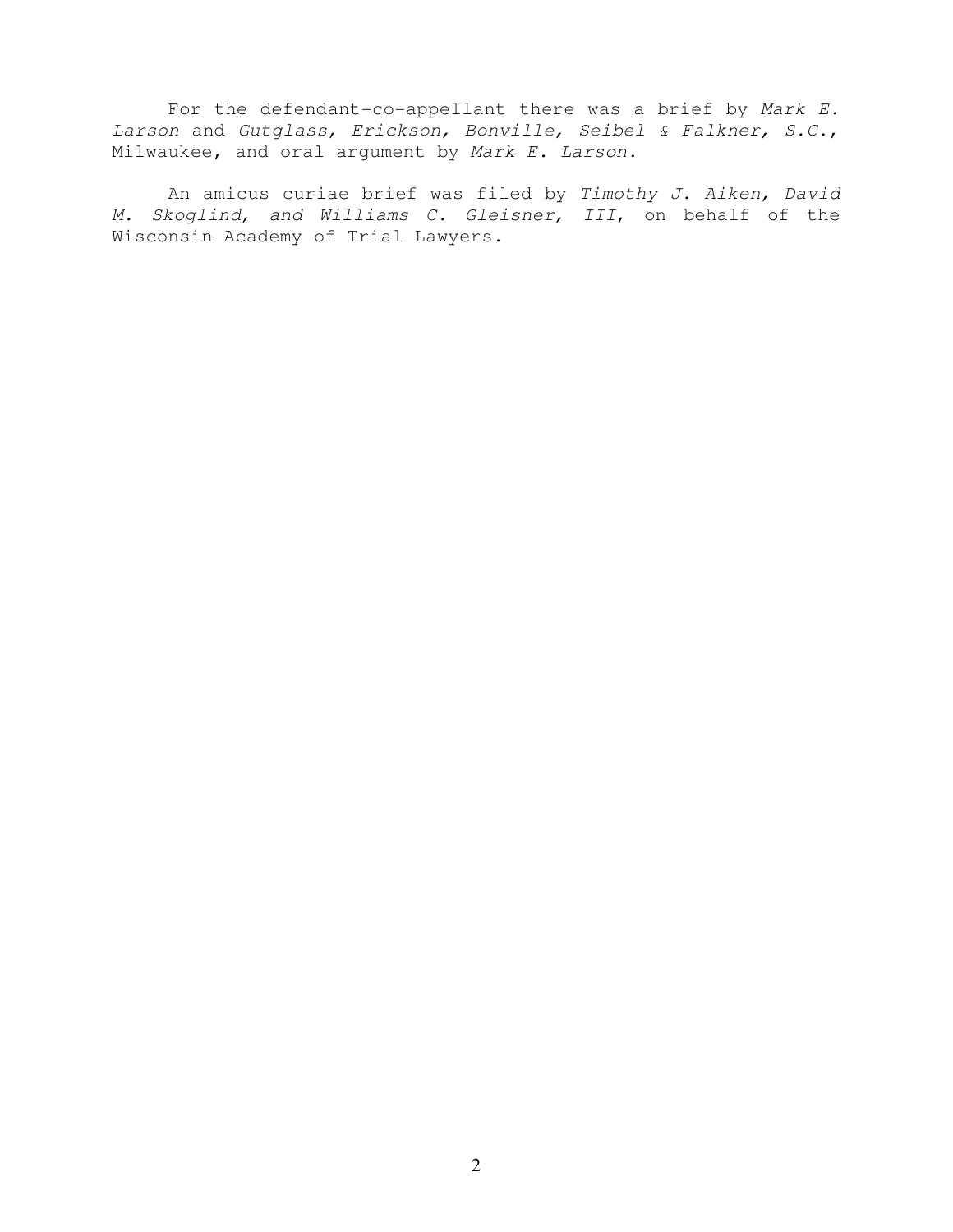## **2002 WI 125**

NOTICE

**This opinion is subject to further editing and modification. The final version will appear in the bound volume of the official reports.** 

No. 00-0361 (L.C. No. 98 CV 108)

STATE OF WISCONSIN  $\cdot$  : IN SUPREME COURT

**Barbara A. Schultz, individually and as Special Administrator for the Estate of Lindsey Schultz, and Roger Schultz, individually, Mitchell Schultz, individually, Russell Schultz, individually, and 3M Medical Plan,** 

> **Plaintiffs-Respondents- Petitioners,**

 **v.** 

**Roger D. Natwick, M.D., ORCC, Inc., f/k/a Red Cedar Clinic, S.C., d/b/a Red Cedar Clinic, Red Cedar Clinic-Mayo Health System, Ltd., and Physicians Insurance Company of Wisconsin, Inc.,** 

 **Defendants-Appellants,** 

**Wisconsin Patients Compensation Fund,** 

 **Defendant-Co-Appellant.** 

**FILED** 

NOV 19, 2002

Cornelia G. Clark Clerk of Supreme Court

REVIEW of a decision of the Court of Appeals. Affirmed.

¶1 SHIRLEY S. ABRAHAMSON, C.J. This is a review of a published court of appeals decision, Schultz v. Natwick, 2001 WI App 281, 249 Wis. 2d 317, 638 N.W.2d 319.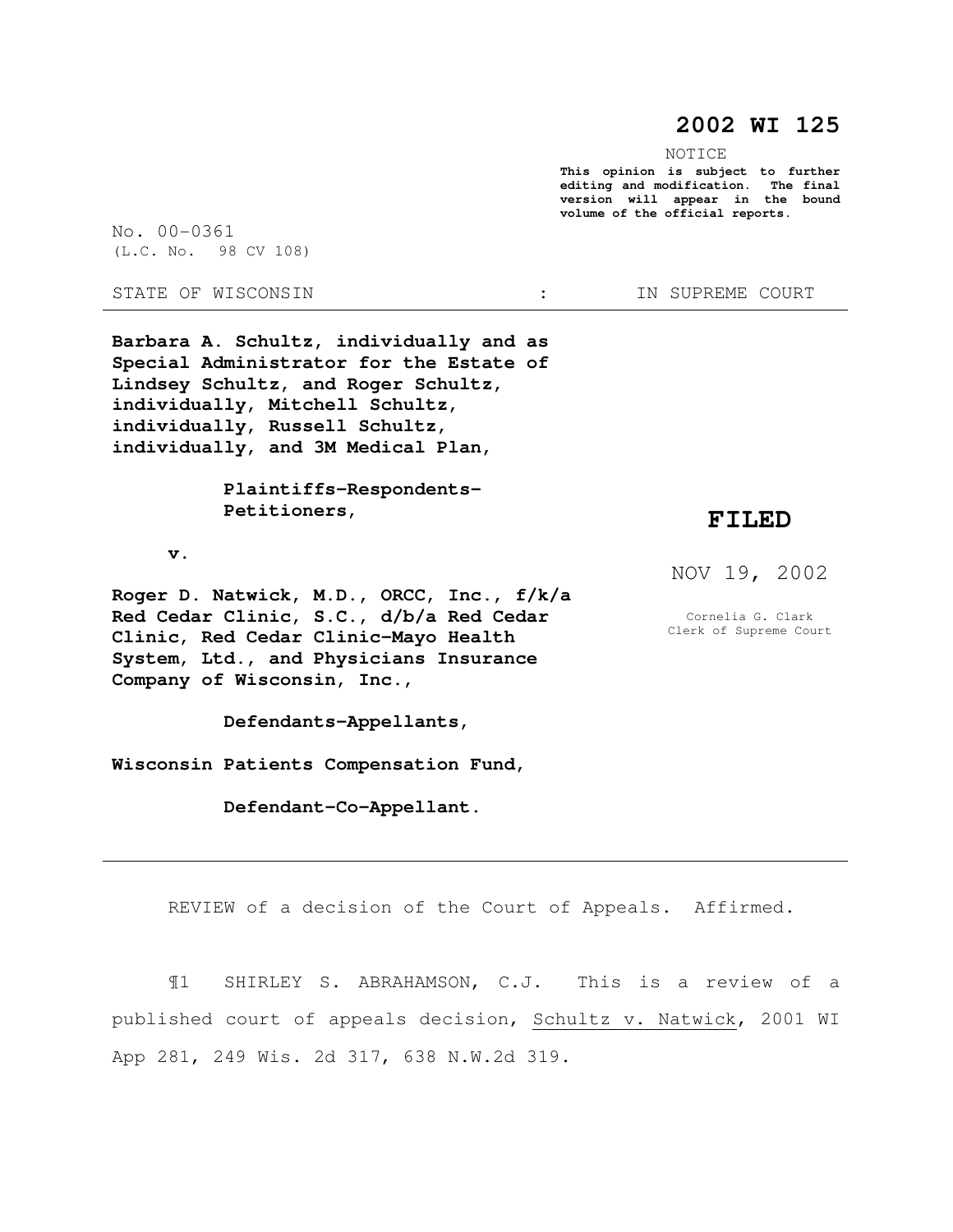¶2 The court of appeals reversed the judgment of the Circuit Court for Dunn County, Rod W. Smeltzer, Judge. The circuit court entered judgment for the plaintiffs.<sup>1</sup> The circuit court concluded that the legislature's retroactive increase of the cap on damages for loss of society and companionship in wrongful death cases, from \$150,000 to \$500,000, was constitutional.<sup>2</sup> The circuit court judgment preceded Neiman v. American National Property & Casualty Co., 2000 WI 83, 236 Wis. 2d 411, 613 N.W.2d 160. In Neiman this court applied the balancing test set forth in Martin v. Richards, 192 Wis. 2d 156, 531 N.W.2d 70 (1995), and declared the retroactive increase of the cap on these damages unconstitutional.

¶3 The court of appeals reversed the judgment of the circuit court. Relying on Neiman, the court of appeals held that the \$150,000 cap, not the \$500,000 cap, applies in the present case, because the retroactive increase of the cap on damages recoverable for loss of society and companionship in wrongful death actions violates the due process rights of the defendants in the present case. $3$  We affirm the decision of the court of appeals.

 $\overline{a}$ 

 $1$  The plaintiffs are Barbara A. Schultz, individually and as Special Administrator for the Estate of Lindsey Schultz; Roger Schultz, individually; Mitchell Schultz, individually; Russell Schultz, individually; and 3M Medical Plan.

 $2$  See 1997 Wis. Act 89, § 4.

 $\beta$  The defendants are Roger D. Natwick, M.D.; ORCC, Inc., f/k/a Red Cedar Clinic, S.C., d/b/a Red Cedar Clinic; Red Cedar Clinic-Mayo Health System, Ltd.; Physicians Insurance Company of Wisconsin, Inc.; and Wisconsin Patients Compensation Fund.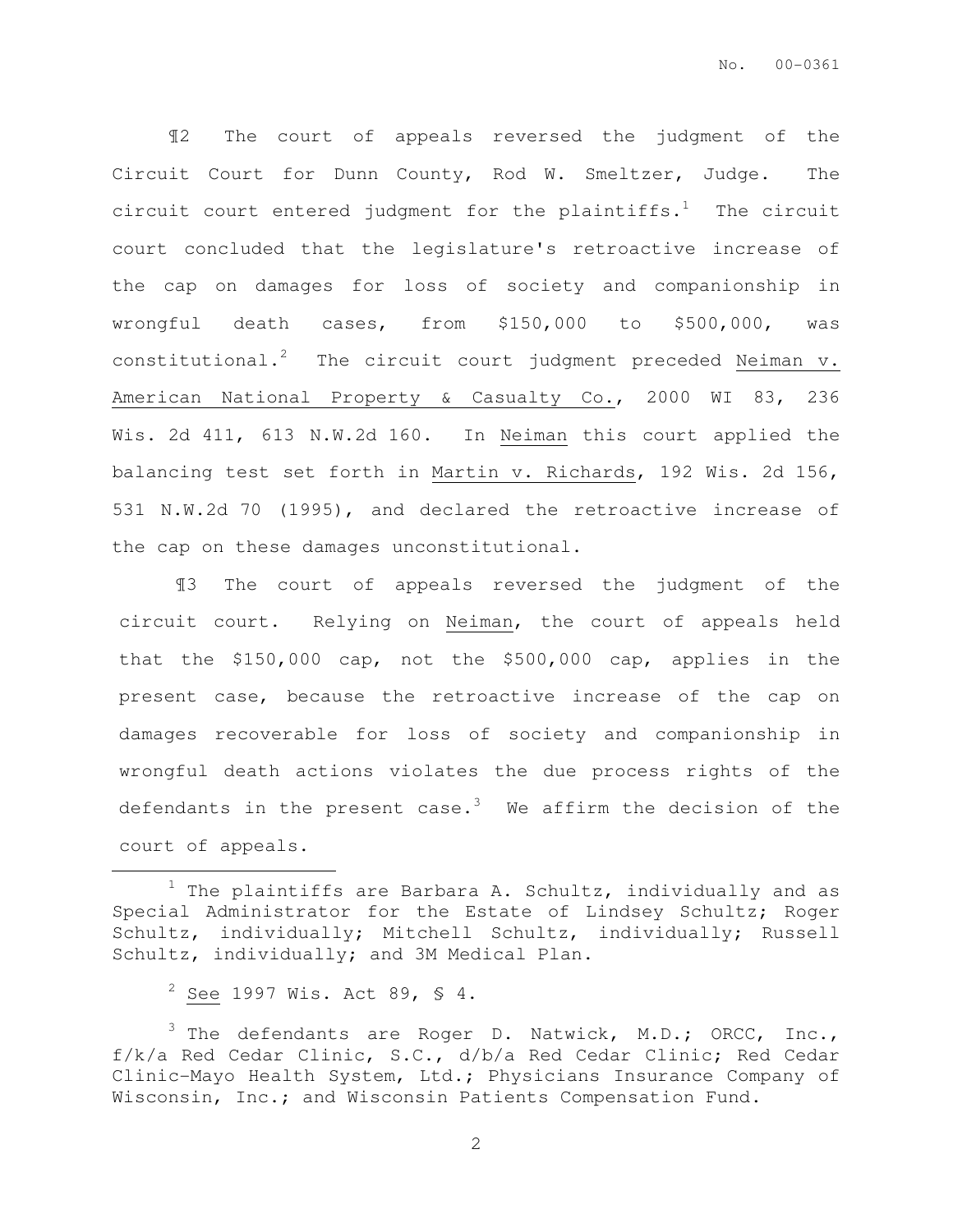¶4 The issue presented is whether the retroactive increase of the cap for damages for loss of society and companionship in wrongful death actions enacted by 1997 Wis. Act 89 violates a tortfeasor's constitutional right to due process.<sup>4</sup> More specifically, the issue presented is the applicability of the Neiman decision to the present case.

¶5 We conclude, as did the court of appeals, that the Neiman decision governs this case. The retroactive increase of the cap on damages for the loss of society and companionship in wrongful death cases enacted by 1997 Wis. Act 89 is unconstitutional. It is unnecessary for courts to apply the Martin balancing test anew to the particular facts of every case challenging the constitutionality of the retroactive increase of the cap.

¶6 The facts of this case are tragic. Lindsey Schultz died on December 1, 1995, at the age of thirteen, from complications arising out of an appendectomy performed by Dr. Roger Natwick, an employee or agent of Red Cedar Clinic. Lindsey's parents, Barbara and Roger Schultz, and her minor

 $\overline{a}$ 

 $4$  The Fifth Amendment to the United States Constitution, which applies to the states via the Fourteenth Amendment, provides in pertinent part: "No person shall . . . be deprived of life, liberty, or property, without due process of law . . . . "

Article I, Section 1 of the Wisconsin Constitution provides: "All people are born equally free and independent, and have certain inherent rights; among these are life, liberty and the pursuit of happiness; to secure these rights, governments are instituted, deriving their just powers from the consent of the governed."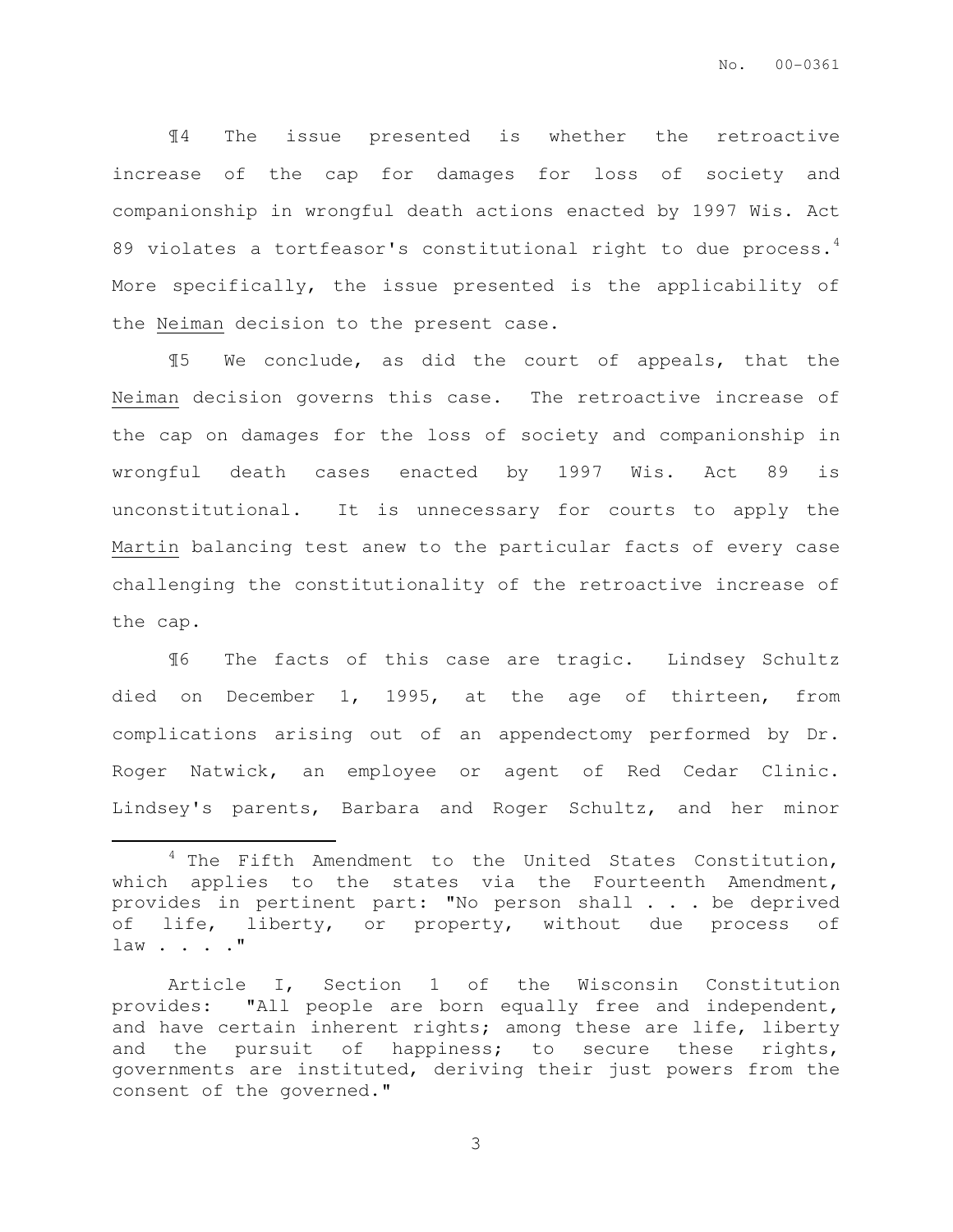siblings, brought suit against defendants Dr. Natwick, Red Cedar Clinic, and their insurer, Physicians Insurance Company of Wisconsin (PIC). The Wisconsin Patients Compensation Fund (Fund) was joined as a defendant pursuant to Wis. Stat. §  $655.27(5)$  (1995-96).<sup>5</sup>

¶7 The parties agree that the plaintiffs' cause of action for wrongful death accrued on December 1, 1995, the date of the alleged malpractice and the injury. The parties further stipulated that if the case were tried to a jury, the defendants would not contest liability and the plaintiffs would be awarded damages for loss of society and companionship of no less than the \$500,000 cap.

¶8 At the time of Lindsey Schultz's death, Wis. Stat. § 895.04(4) (1995-96) placed a cap on damages in wrongful death actions for loss of society and companionship at  $$150,000.^6$  On April 13, 1998, the legislature adopted 1997 Wis. Act 89 at the urging of Lindsey Schultz's mother and others to enable families to pursue fair compensation for their losses.

 $\overline{a}$ 

<sup>&</sup>lt;sup>5</sup> All subsequent references to the Wisconsin Statutes are to the 1999-2000 version unless otherwise indicated.

 $6$  Wisconsin Stat. § 895.04 (1995-96) states:

Plaintiff in wrongful death action . . . (4) Judgment for damages for pecuniary injury from wrongful death may be awarded to any person entitled to bring a wrongful death action. Additional damages not to exceed \$150,000 for loss of society and companionship may be awarded to the spouse, children or parents of the deceased.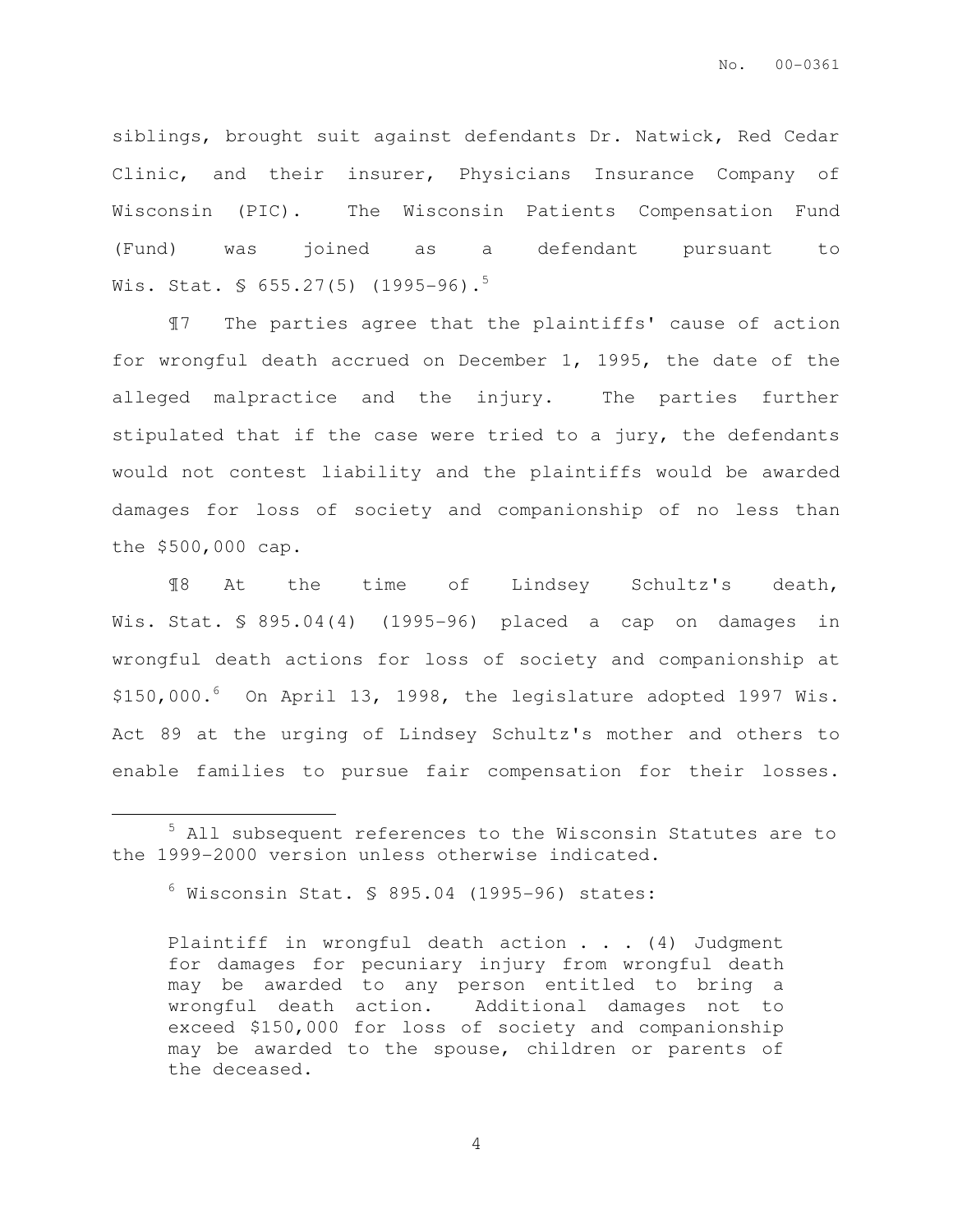The Schultz family was instrumental in attaining the passage of the new Act. Then-Governor Tommy Thompson called the Act the "Justin-Lindsey Bill" in memory of Lindsey Schultz and Justin Sky Millar, who had also died tragically during a medical procedure.<sup>7</sup>

¶9 The Act increased the cap on damages in wrongful death cases involving a minor for loss of society and companionship from \$150,000 to \$500,000.<sup>8</sup> The Act increasing the cap on damages expressly states that it applies to actions "commenced on the effective date" of the amendment, namely April 28, 1998.

 $^7$  See Record 27, Ex. E.

 $\overline{a}$ 

<sup>8</sup> The Act also increased the cap on damages in wrongful death cases involving an adult from \$150,000 to \$350,000. Wisconsin Stat. § 895.04(4) (1995-96) was amended by 1997 Wis. Act 89, § 3 to read as follows:

Judgment for damages for pecuniary injury from wrongful death may be awarded to any person entitled to bring a wrongful death action. Additional damages not to exceed \$500,000 per occurrence in the case of a deceased minor, or \$350,000 per occurrence in the case of a deceased adult, for loss of society and companionship may be awarded to the spouse, children or parents of the deceased, or to the siblings of the deceased, if the siblings were minors at the time of death.

In addition to increasing the cap on damages, 1997 Wis. Act 89 added minor siblings of the deceased to the class of persons who are permitted to bring a wrongful death claim and recover damages for loss of society and companionship. The issue of whether Lindsey's siblings are proper parties in this action is not before the court.

 $9$  1997 Wis. Act 89, § 4 states: "Initial Applicability: (1) This act first applies to actions commenced on the effective date of this subsection." The effective date of the act was, as stated previously, April 28, 1998.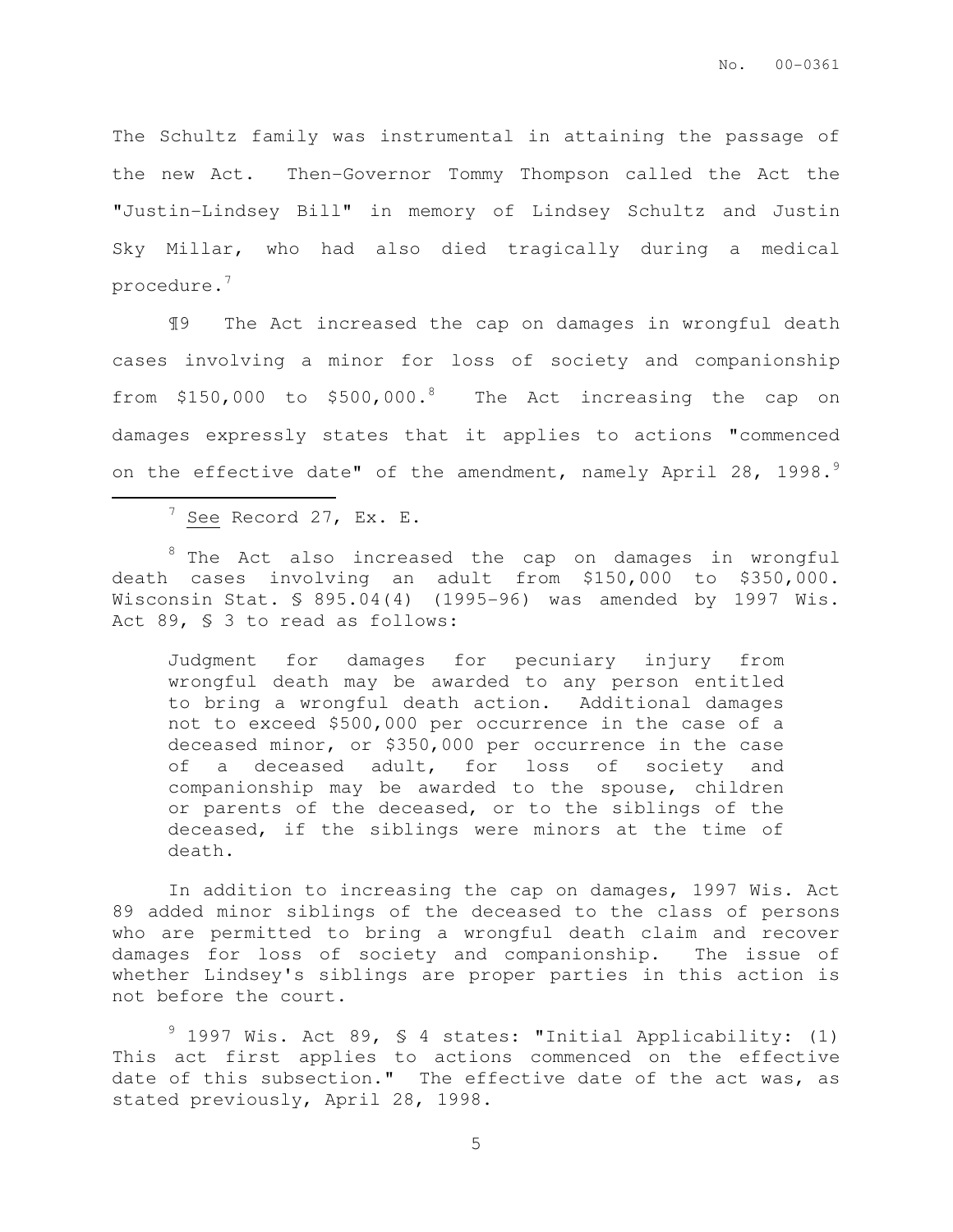This provision results in the increased cap applying retroactively to causes of action that accrued prior to April 28, 1998, if the lawsuit is commenced on or after April 28, 1998.

¶10 The plaintiffs filed their suit on May 11, 1998. Thus, under the express terms of the Act, the plaintiffs would receive the benefit of the retroactive increase of the cap and their maximum recovery would be set at \$500,000.

¶11 The plaintiffs urge this court to hold that the retroactive increase of the cap is constitutional as to them. The plaintiffs argue that the Neiman decision is limited to its facts. They argue that Neiman renders the retroactive increase of the cap unconstitutional only as to the specific claim of the Neimans. They further argue that the Neiman decision requires a court to conduct the Martin balancing test on a case-by-case basis to each claim for damages for loss of society and companionship that accrued before the effective date of the Act, but that was made in a suit brought on or after the effective date of the Act. The defendants argue that the Neiman decision renders the retroactive increase of the cap on these damages unconstitutional for every claim for damages that accrued before the effective date of the amendment.

¶12 The interpretation and application of the Neiman decision and the constitutional challenge to the retroactive application of a statute present questions of law that this court determines independent of the circuit court and court of appeals, but benefiting from their analyses.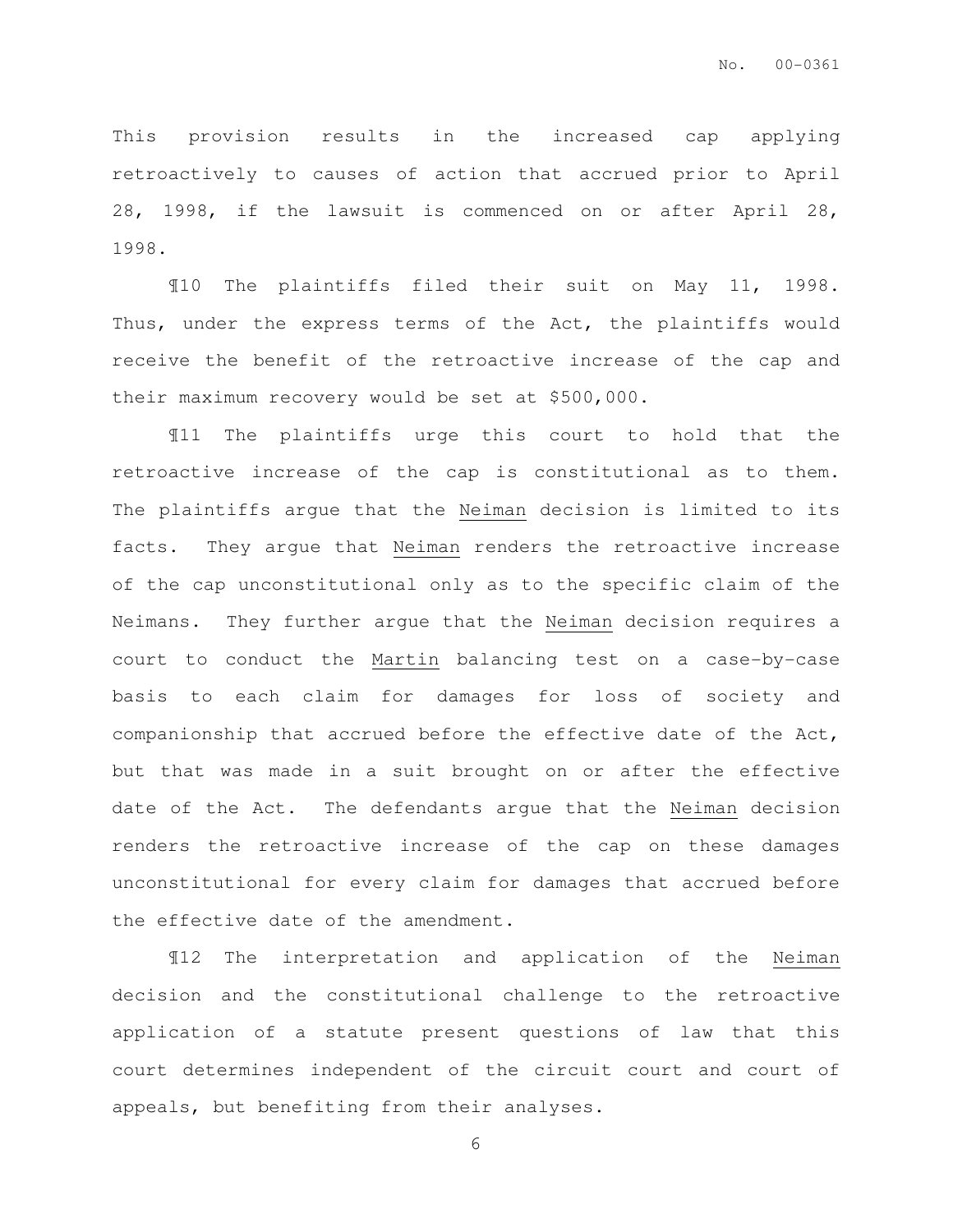¶13 The facts of the Neiman case are substantially similar to those in the present case. Steve and Kristine Neiman lost a child as a result of an automobile accident on September 5, 1995, when the cap on damages for loss of society and companionship was \$150,000. The Neimans' claim for underinsured motorist coverage was filed in August 1998, after the effective date of the Act increased the cap to \$500,000. The automobile liability insurance company, American National Property and Casualty Company (ANPAC), argued that the retroactive increase of the cap on damages violated its due process rights. $10$ 

¶14 The Neiman court assessed the constitutionality of the retroactive cap increase by applying the Martin balancing test. $<sup>11</sup>$ </sup> Pursuant to Martin, the Neiman court weighed the public interest served by retroactive application of the Act against the private interests that are overturned by retroactive application of the

 $\overline{a}$ 

 $10$  We note, as did the court of appeals, that Neiman involved a first-party claim against the plaintiffs' underinsured motorist coverage. The tortfeasor and the tortfeasor's liability insurer were not before the court. As a result, the Neiman court often refers to the private interests of the plaintiffs' insurer. In this case, the alleged tortfeasor is a party to the action. The tortfeasor's insurers are also parties. Wisconsin Stat. § 895.04(4) determines the extent of a tortfeasor's liability and does not differentiate between insured and uninsured tortfeasors. See Schultz v. Natwick, 2001 WI App 281, ¶12 n.5, 249 Wis. 2d 317, 638 N.W.2d 319.

 $11$  Martin v. Richards, 192 Wis. 2d 156, 201, 531 N.W.2d 70 (1995)("To determine whether a retroactive statute comports with due process we must weigh the public interest served by the retroactive statute against the private interests that are overturned by it.").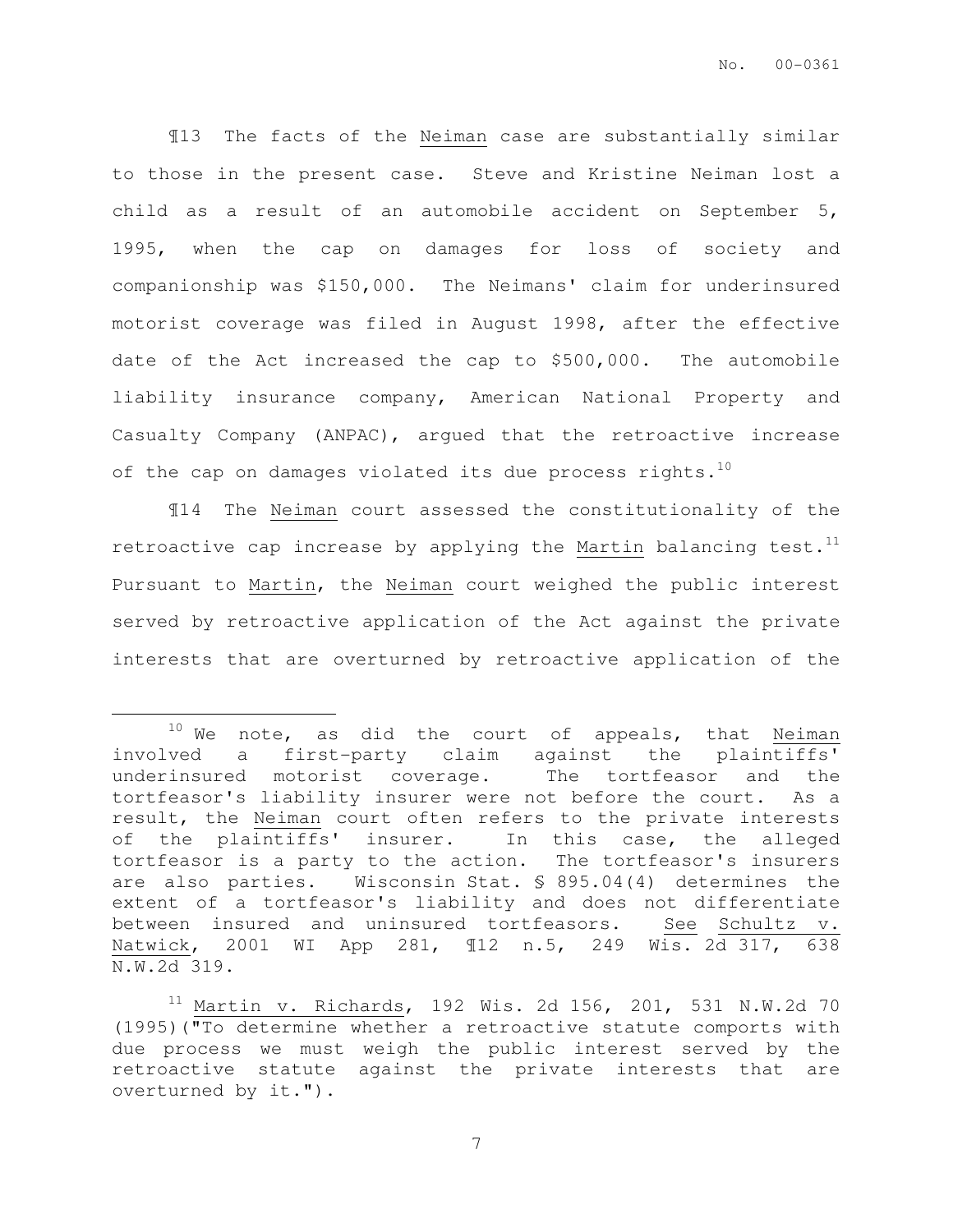Act, including an assessment of any unfairness inherent in such application.<sup>12</sup> The court concluded in Neiman that a tortfeasor's exposure to liability for damages accrues on the date of injury<sup>13</sup> and that a retroactive increase of the cap on damages unfairly alters a tortfeasor's accrued right to fixed damages on that date.<sup>14</sup> In addition, the court determined, over a two-justice dissent, that the public interest served by a retroactive increase of the cap on damages did not outweigh the harm caused by the unsettling of a tortfeasor's expectations.<sup>15</sup> Thus, the Neiman court held that the retroactive application of the increase of the cap on damages to a claim that accrued before the effective date of the Act was unconstitutional.

¶15 The Neiman decision did not expressly state whether the court was considering a challenge to the retroactive increase of the cap on the particular facts of that case alone. The language and logic of the Neiman decision, however, plainly extend to all cases affected by the retroactive increase of the cap enacted by 1997 Wis. Act 89 and are not limited to the facts of the Neiman case.

 $12$  Neiman v. Am. Nat'l Prop. & Cas. Co., 2000 WI 83, 115, 236 Wis. 2d 411, 613 N.W.2d 160.

 $\overline{a}$ 

<sup>15</sup> Id., ¶¶24-31. Justice Ann Walsh Bradley (joined by the author of this opinion) dissented, asserting that the public interests in full compensation to injured parties and access to the courts and legal counsel outweigh the private interests. Id., ¶¶45-49.

 $^{13}$  Id.,  $120$ .

 $14$  Id.,  $\P$  $I$ 21-22.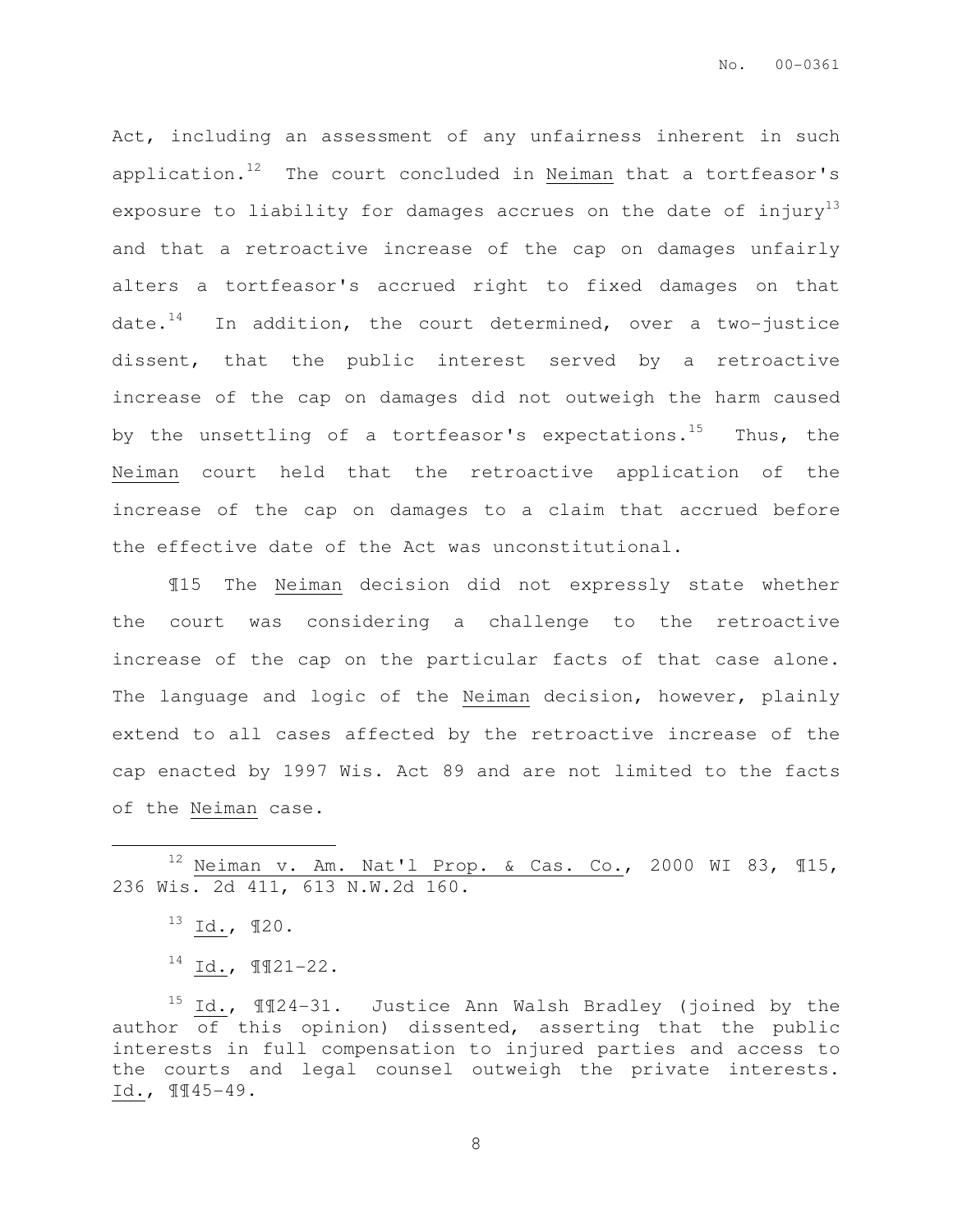¶16 The language of the Neiman decision specifically extends to parties beyond the Neimans and ANPAC. The Neiman decision expressly held that "a retroactive increase in damages available pursuant to Wis. Stat. § 895.04(4) unfairly alters settled property rights without achieving a broad public benefit. As a result, the retroactive element of the statute is unconstitutional under our test set forth in Martin v. Richards (citation omitted). $1^{16}$ 

¶17 Furthermore, the Neiman decision explained:

Defendants such as ANPAC, as well as individuals who have purchased a specific level of insurance, would reasonably rely upon the law as set forth by the courts and the legislature. The retroactive application of 1997 Wis. Act 89 deprived ANPAC, as well as other defendants in tort actions, of a meaningful notice of the potential increase in exposure to claims or an opportunity to increase premiums to pay the expense of this increased exposure.

. . . The result for ANPAC, and other insurers and insureds, is that the retroactive change in law unfairly overturns settled expectations.<sup>17</sup>

¶18 The plaintiffs rightly point out that in contrast to the language just quoted, some of the language in Neiman can be narrowly construed as limiting the holding to Neiman and ANPAC alone. For example, the plaintiffs refer to the following passage framing the issue in the Neiman decision: "The sole issue presented for review is whether retroactive application of

 $\overline{a}$ 

 $^{16}$  Id.,  $^{92}$ .

<sup>17</sup> Id., ¶¶21-22.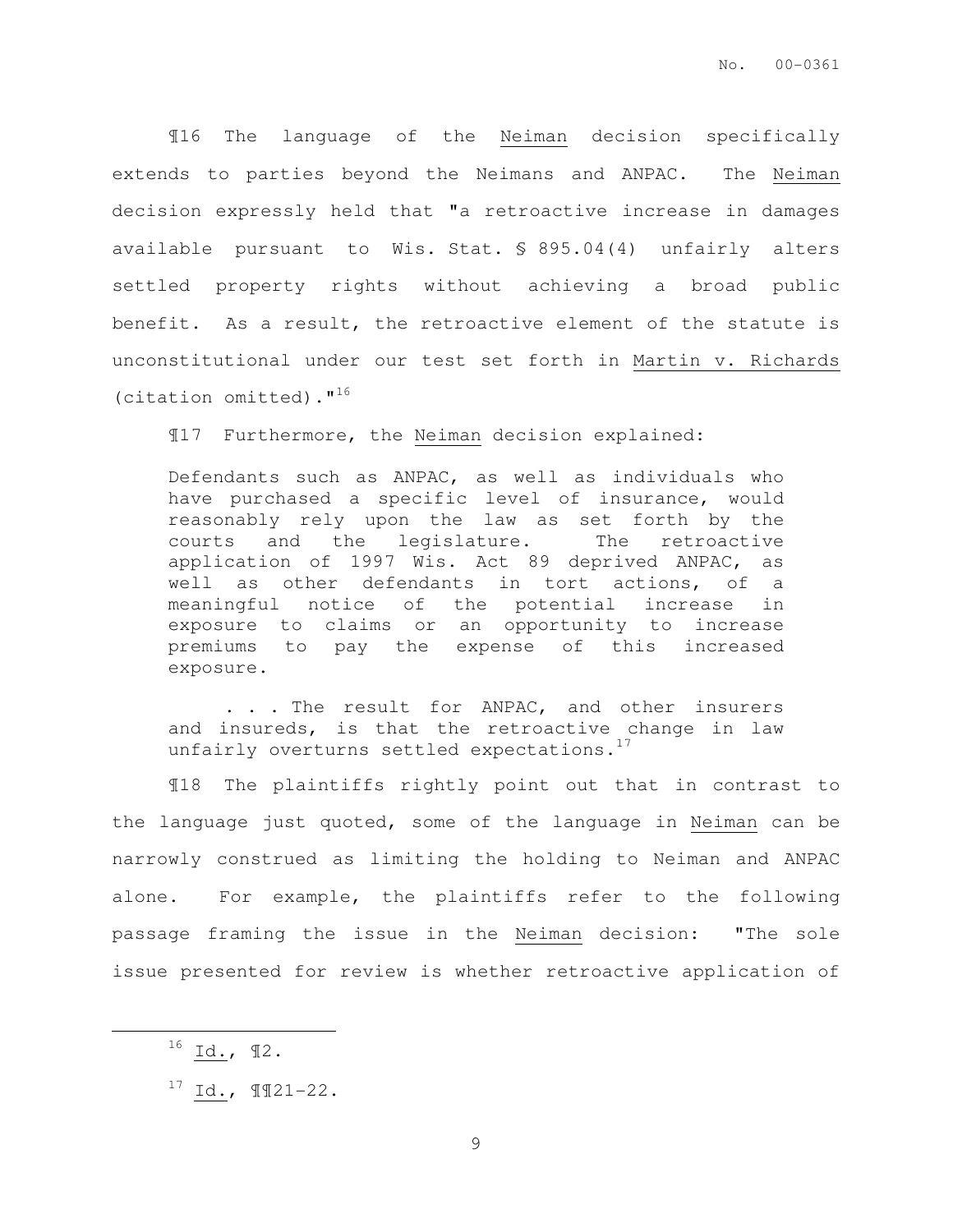the increase in wrongful death damages as provided in 1997 Wis. Act 89 violates ANPAC's due process rights . . . .  $"$ <sup>18</sup>

¶19 In addition, the plaintiffs point to Martin, 192 Wis. 2d 156, and Matthies v. Positive Safety Manufacturing Co., 2001 WI 82, 244 Wis. 2d 720, 628 N.W.2d 842 (applying the Martin balancing test), arguing that the language this court uses when applying the Martin balancing test indicates a focus on the unfairness to the specific party challenging the retroactive statute.

¶20 We agree with the plaintiffs that some of the language in these cases refers to particular litigants and particular facts. One would expect, however, such particularized language. All cases involve particular litigants and particular facts, regardless of the breadth of the holding of the decision. No determination regarding the invalidity of a statute can occur without applying the statute to particular litigants on a specific set of facts. $19$ 

 $\overline{a}$ 

 $^{18}$  Id.,  $18$ .

<sup>19</sup> Determining when an "as applied" challenge to the constitutionality of a statute is appropriate and when a "facial" challenge to the constitutionality of a statute is appropriate has long troubled courts and scholars alike. See, e.g., Michael C. Dorf, Facial Challenges to State and Federal Statutes, 46 Stan. L. Rev. 235 (1994); Richard H. Fallon, Jr., As-Applied and Facial Challenges and Third-Party Standing, 113 Harv. L. Rev. 1321, 1328 (2000); Alfred Hill, Some Realism About Facial Invalidation of Statutes, 30 Hofstra L. Rev. 647 (2002); Marc E. Isserles, Overcoming Overbreadth: Facial Challenges and the Valid Rule Requirement, 48 Am. U.L. Rev. 359, 421-56 (1998).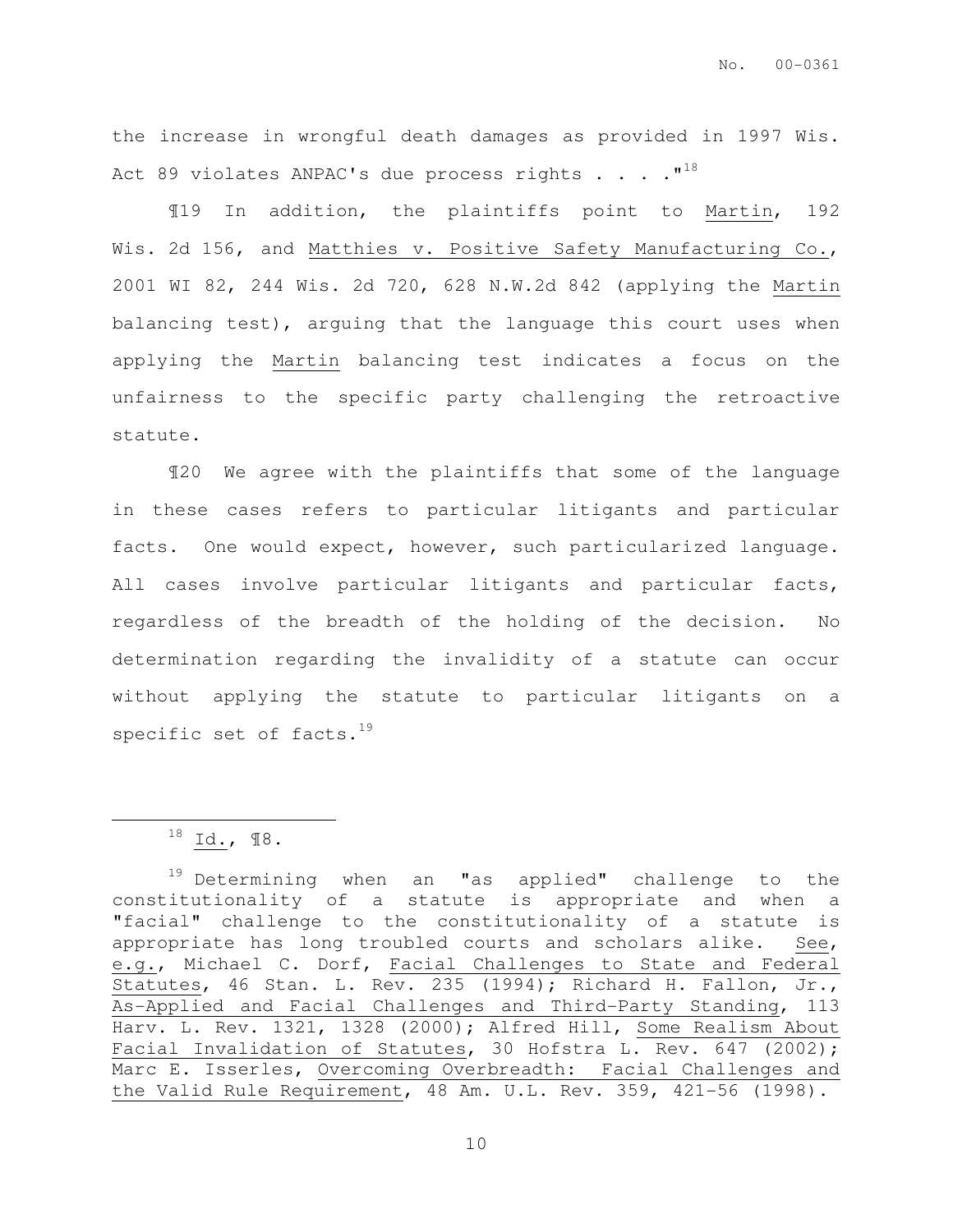¶21 Accordingly, we must focus not on the passages in Neiman referring specifically to Neiman and ANPAC but on the conclusions reached by the Neiman court.

¶22 The plaintiffs take the position that the Neiman decision is intended to govern only those persons and entities similarly situated to the Neimans and ANPAC. The plaintiffs urge that nothing in the Neiman decision suggests that its holding extends to all possible litigants. The plaintiffs further contend that the Martin balancing test requires that a court make an individualized balancing of the parties' particular private interests against the public interest in every case. We do not agree with the plaintiffs that Martin and Neiman require an individualized balancing of interests in every case.

¶23 Martin created a two-prong balancing test. Under the first prong, the court considers the private interests overturned by the retroactive legislation in question.<sup>20</sup>

¶24 The plaintiffs argue that in Neiman, the private interests of the automobile liability insurance company (ANPAC) were unsettled by the retroactive increase of the cap because ANPAC had set its premiums based upon the earlier \$150,000 damages cap. According to the plaintiffs, the defendants in the present case, by contrast, especially Dr. Natwick and PIC, neither ordered their affairs nor calculated their coverage based upon the \$150,000 cap. PIC issued its insurance policy to

 $\overline{a}$ 

<sup>20</sup> Neiman, 236 Wis. 2d 411, ¶18.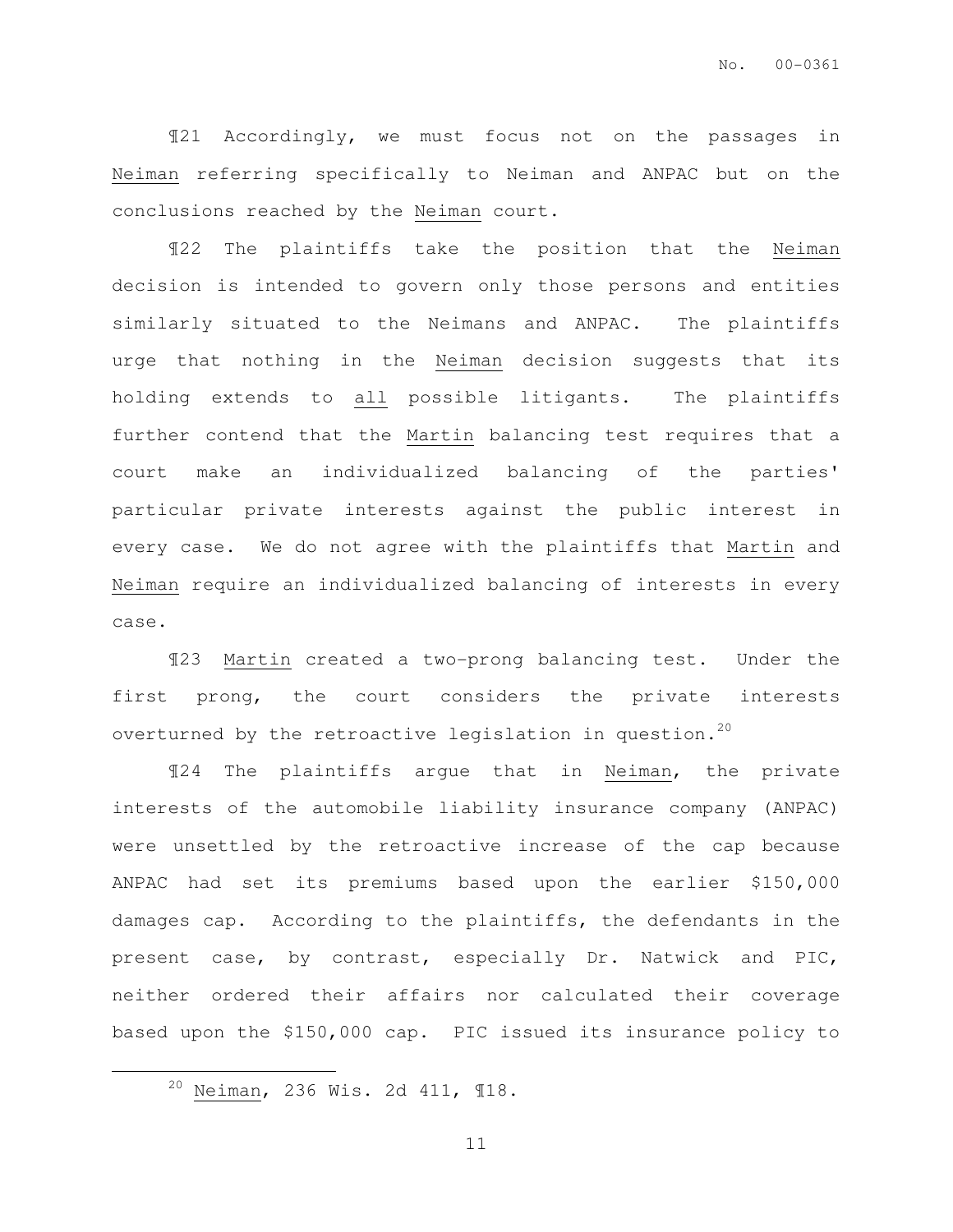Dr. Natwick and Red Cedar Clinic in 1995, when no cap on damages for loss of society and companionship existed in Wisconsin. The plaintiffs therefore assert that the premiums were based upon the possibility of a judgment against either Dr. Natwick or Red Cedar Clinic far in excess of either \$150,000 or \$500,000. Furthermore, the plaintiffs argue that Dr. Natwick is covered through his policies and excess coverage provided by the Fund, regardless of the amount of the cap imposed, and that the Fund has never identified harm to any of its interests. $^{21}$ Consequently, the plaintiffs urge that the defendants' private interests in this case are different from the private interests of ANPAC and other insurers who adjusted their premiums to account for the imposition of the original \$150,000 cap on damages.

¶25 We disagree with the plaintiffs' characterization of the private interests in the Neiman decision. The Neiman decision did not limit its holding to insurers who set premiums based upon the \$150,000 cap for damages or to insureds who bought policies with particular coverage. There was no specific inquiry in Neiman, as the dissent in Neiman points out, into the actual, particular harm suffered by ANPAC or any insureds.<sup>22</sup> The

 $\overline{a}$ 

 $21$  Because we hold that Ne $\frac{1}{2}$  is dispositive of this case and that no re-balancing of interests is required on these facts, we need not address whether any potential harm to the Fund should be considered when weighing the private interests affected by retroactive application of 1997 Wis. Act 89.

<sup>&</sup>lt;sup>22</sup> Neiman, 236 Wis. 2d 411,  $\P$  $\P$  $40-44$  (Bradley, J., dissenting).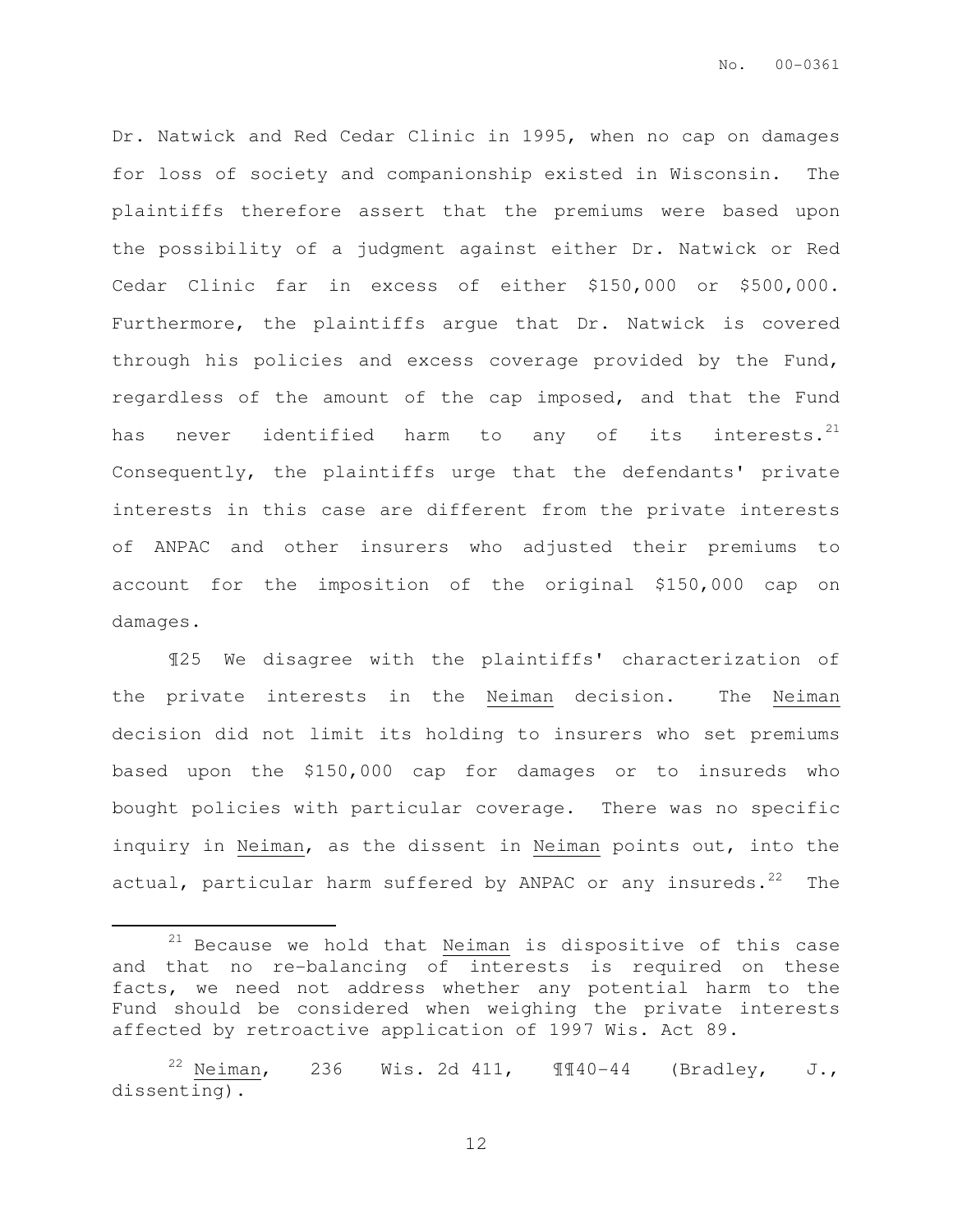Neiman court engaged in a general discussion of meaningful notice to insureds of a potential increase in exposure to claims and an opportunity to insurers to increase premiums.

¶26 While the plaintiffs would have the court focus on the premiums, fees, and assessments charged by PIC and the Fund, the Neiman decision assessed private interests by focusing on the fact that insurers and insureds had a right to have their maximum damages fixed at the date the cause of action accrued and concluded that the retroactive increase of the maximum damages unsettled these private interests.<sup>23</sup> Dr. Natwick, PIC, and the Fund in the present case similarly had a right to have their liability fixed on the date of injury and their private interests were unsettled by the retroactive increase of the cap.

¶27 The court of appeals correctly noted that the Neiman decision assessed private interests "universal to all tort defendants: the substantive right, in cases where damages are specified by statute, to have the amount of liability fixed as of the date of injury.  $I^{24}$ 

¶28 Under the second prong of the Martin balancing test, the court examines the public interest served by the retroactive increase of the cap to determine whether the public interest outweighs the private interest it overturns. In Neiman, the court identified the public interests purportedly served by the retroactive increase of the cap as "full compensation for loss

 $\overline{a}$ 

 $23$  Id.,  $120$ .

<sup>24</sup> Schultz, 249 Wis. 2d 317, ¶18.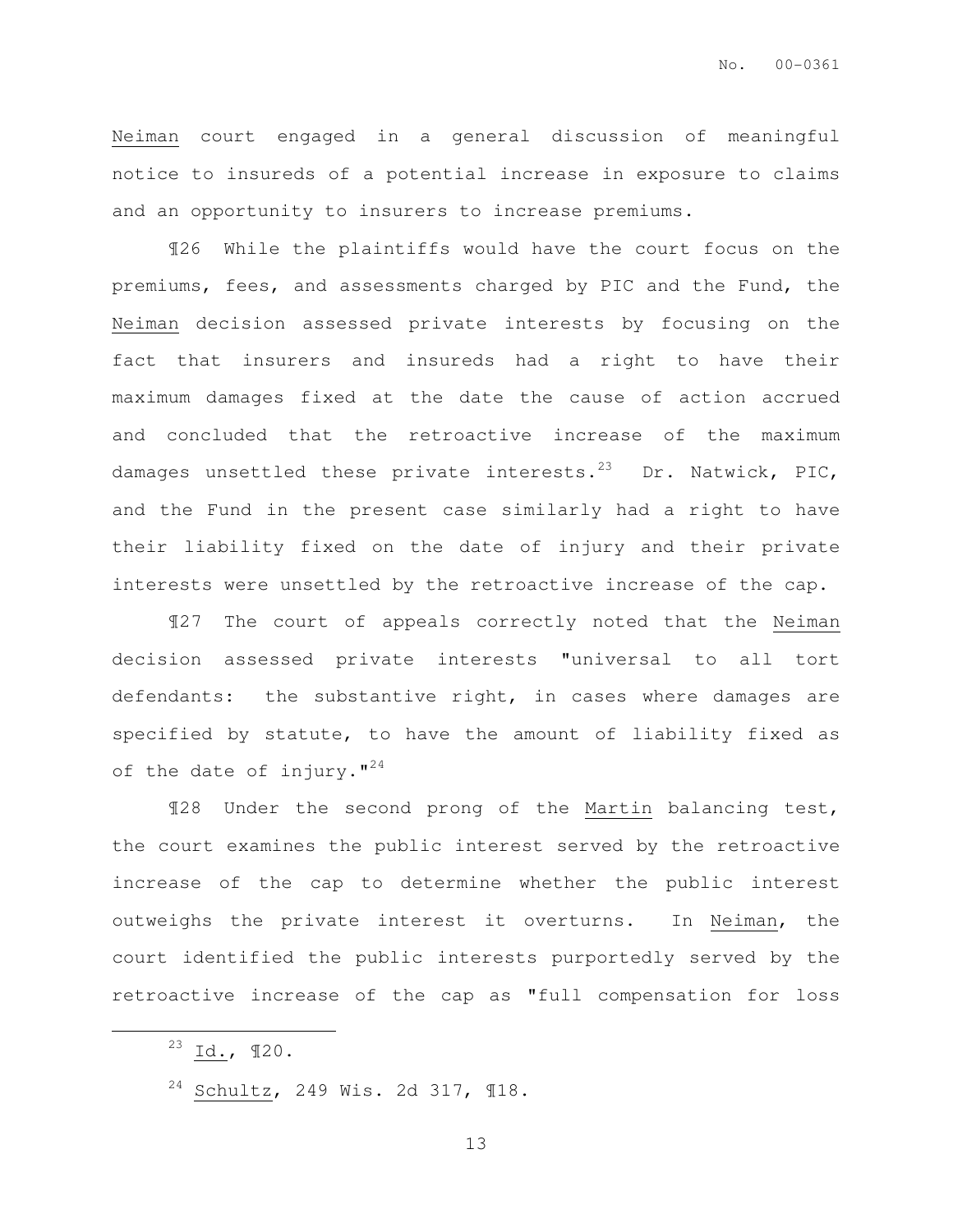of society and companionship, deterrence of negligent conduct, and [ensuring] adequate legal representation" for victims. $^{25}$ These public interests do not change from litigant to litigant; they remain constant regardless of the particular parties affected.

¶29 The Neiman court rejected the argument that a retroactive increase of the cap on damages was necessary to fulfill the public policy goal of "full compensation," concluding that the statutory cap on damages in force on the date of injury defined full compensation.<sup>26</sup> The Neiman court also concluded that a retroactive increase of the cap on damages was not necessary to deter negligent conduct.<sup>27</sup> Finally, the Neiman court also concluded that a retroactive increase of the cap on damages was not necessary to ensure access to the courts and legal counsel for those who have been injured by another's negligence.<sup>28</sup>

¶30 The whole tenor and logic of the Neiman decision is that "the public interests identified would arguably support prospective application of an increase in damages for loss of society and companionship; however, these reasons provide weak support for retroactive increases in damages. $1^{29}$  Without a

- $^{26}$  Id.,  $\P$  $I$ 25-26.
- $27$  Id.,  $\P$ 27.

 $\overline{a}$ 

- <sup>28</sup> Id., ¶¶28-29.
- $^{29}$  Id.,  $130$ .

<sup>25</sup> Neiman, 236 Wis. 2d 411, ¶24.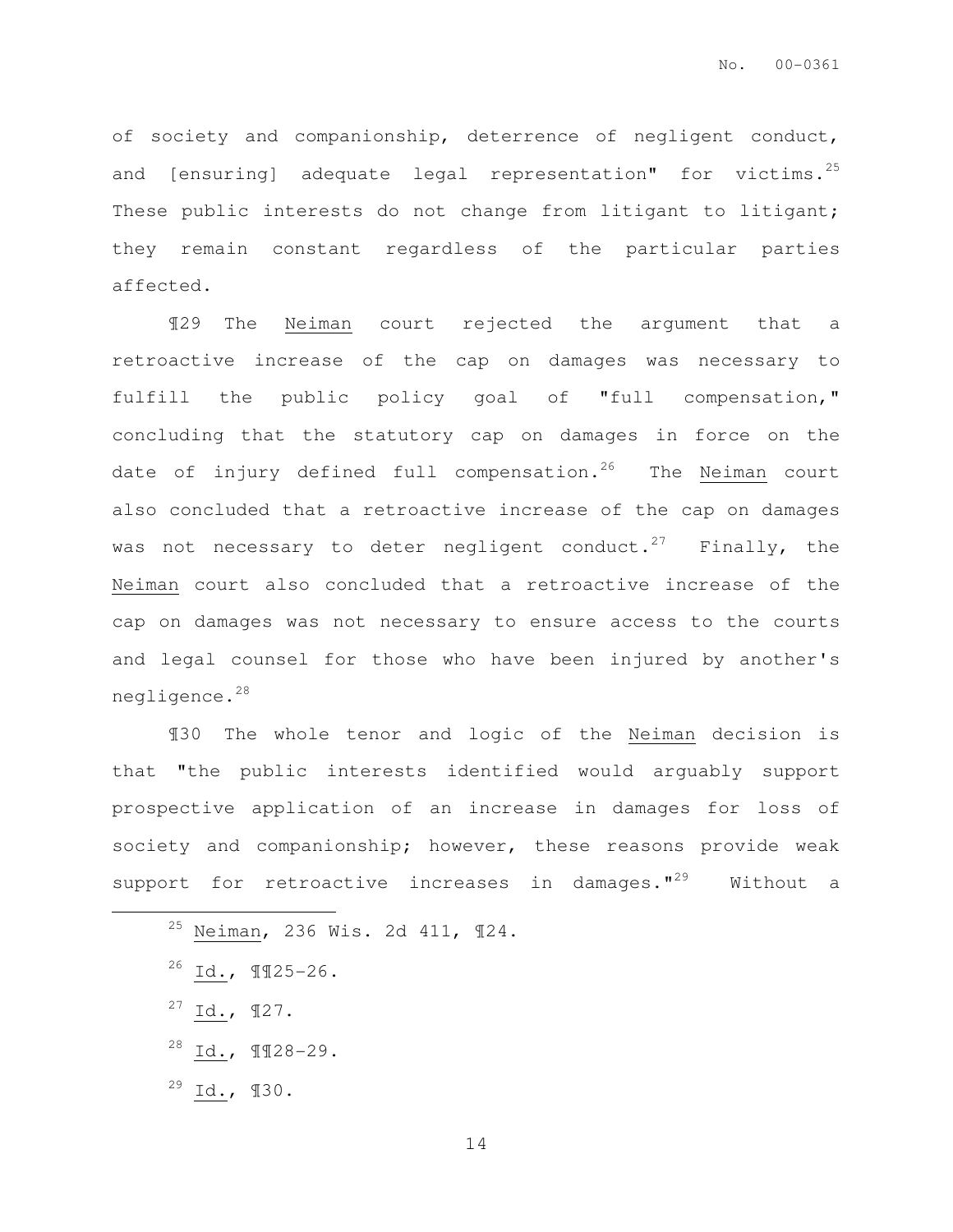stronger public interest underlying the retroactive increase of the cap, it remains unfair, according to Neiman, to unsettle tortfeasors' rights to have their liability fixed as of the date the cause of action accrued. The reasoning and conclusions of the Neiman decision apply with equal force in the present case.

¶31 In addition to the language and logic of the Neiman decision, the procedural history of the case provides further evidence that the Neiman decision held the retroactive increase of the cap on damages enacted by 1997 Wis. Act 89 unconstitutional in all cases. This court accepted review of Neiman on bypass, aware that there were pending cases throughout Wisconsin presenting the issue of the constitutionality of the retroactive feature of the Act.<sup>30</sup> In fact, this court was specifically aware of the claim of the plaintiffs in the present case. $31$  At the time the Neiman case was being considered by this

 $\overline{a}$ 

 $30$  Id.,  $131$ .

At the time briefs were submitted in Neiman, twelve different trial courts had issued decisions on whether the retroactive increase of the cap enacted by 1997 Wis. Act 89 was constitutional. See Brief and Appendix of Plaintiffs-Respondents at 1 n.1, Neiman v. Am. Nat'l Prop. & Cas. Co., 2000 WI 83, 236 Wis. 2d 411, 613 N.W.2d 160.

 $31$  The plaintiffs in the present case filed an amicus brief in Neiman, as did the defendants, PIC and the Fund. The plaintiffs originally filed their amicus brief in Timm v. YMCA, Case No. 99-0195. Timm presented the same issue for review as Neiman and certification was accepted by this court in September 1999. The parties in Timm, however, reached a settlement, and the case was voluntarily dismissed in February 2000. The plaintiffs' amicus brief, along with others, was then transferred to Neiman after that case was subsequently granted review.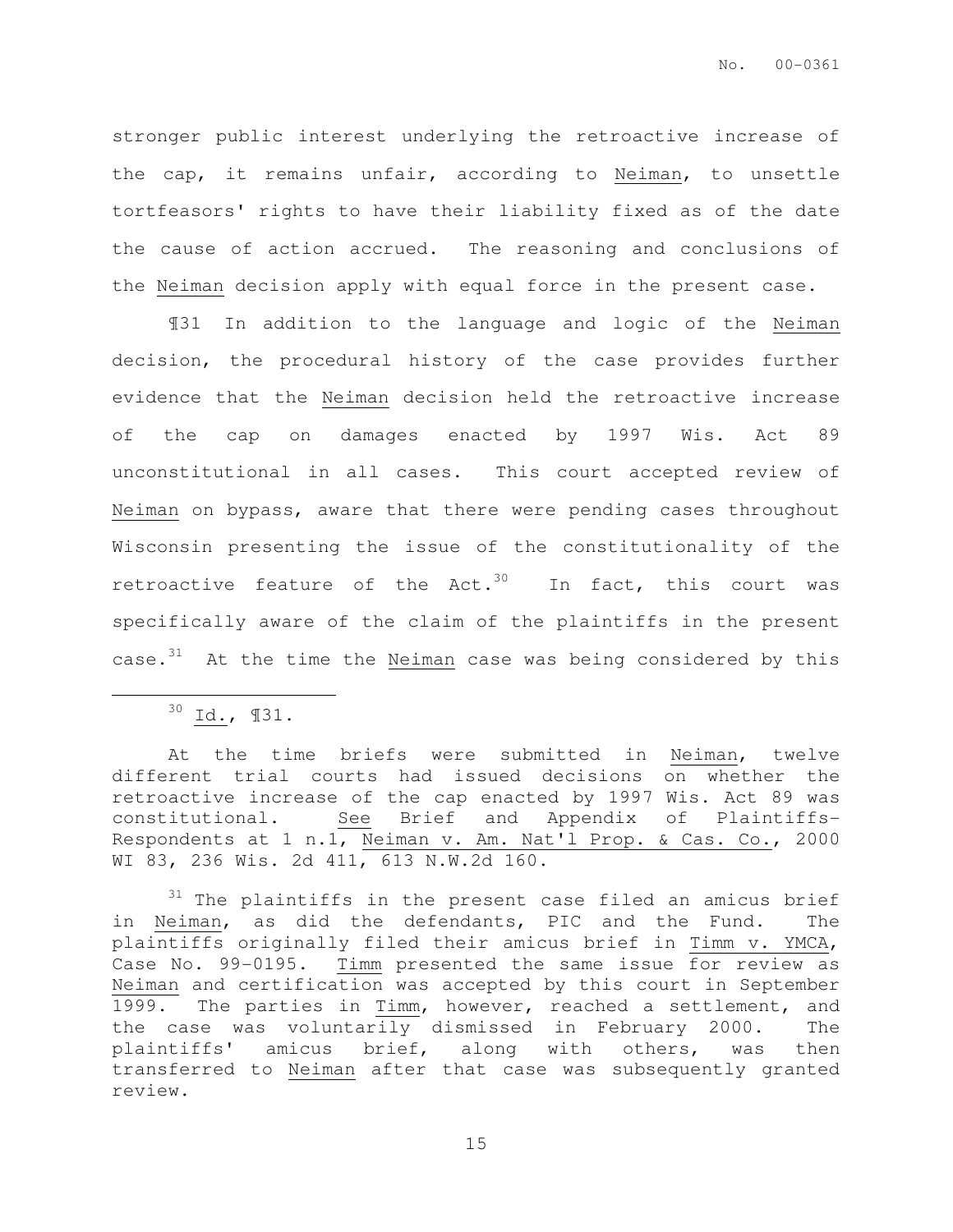court, nobody, including the plaintiffs in this case, asked that a ruling on retroactivity be limited to the facts presented in the Neiman case. Indeed, in their amicus brief in Neiman, the plaintiffs in the present case argued that the facts of their own case "provide additional reasons and context for why this Court should uphold the Act in [Neiman] and in all other cases to which the Act applies."<sup>32</sup>

¶32 The plaintiffs contend that our knowledge of other pending cases presenting the same issue does not compel the conclusion that Neiman declared the retroactive increase of the cap invalid in all cases. While a case accepted on bypass will not always resolve every pending case presenting the same legal issue, the court of appeals correctly surmised that Neiman's broad language was intended to encompass all parties affected by the retroactive increase of the cap adopted by 1997 Wis. Act 89.<sup>33</sup> It would confuse our role as a court of last resort for

<sup>33</sup> The court of appeals said in its decision in the present case:

We doubt that the supreme court accepted the case [on bypass] solely to determine the rights of litigants who had one particular type of insurance coverage. Instead, we conclude that the court's references to "other defendants in tort actions," and "other insurers and insureds," and the court's balancing of broadly applicable private interests demonstrate that the court viewed the case as a facial challenge to the statute.

Schultz, 249 Wis. 2d 317, ¶19 (citations omitted).

 $\overline{a}$ 

<sup>&</sup>lt;sup>32</sup> Brief and Appendix of Amicus Curiae Barbara, Roger, Mitchell and Russell Schultz at 13, Neiman v. Am. Nat'l Prop. & Cas. Co., 2000 WI 83, 236 Wis. 2d 411, 613 N.W.2d 160; see supra note 31.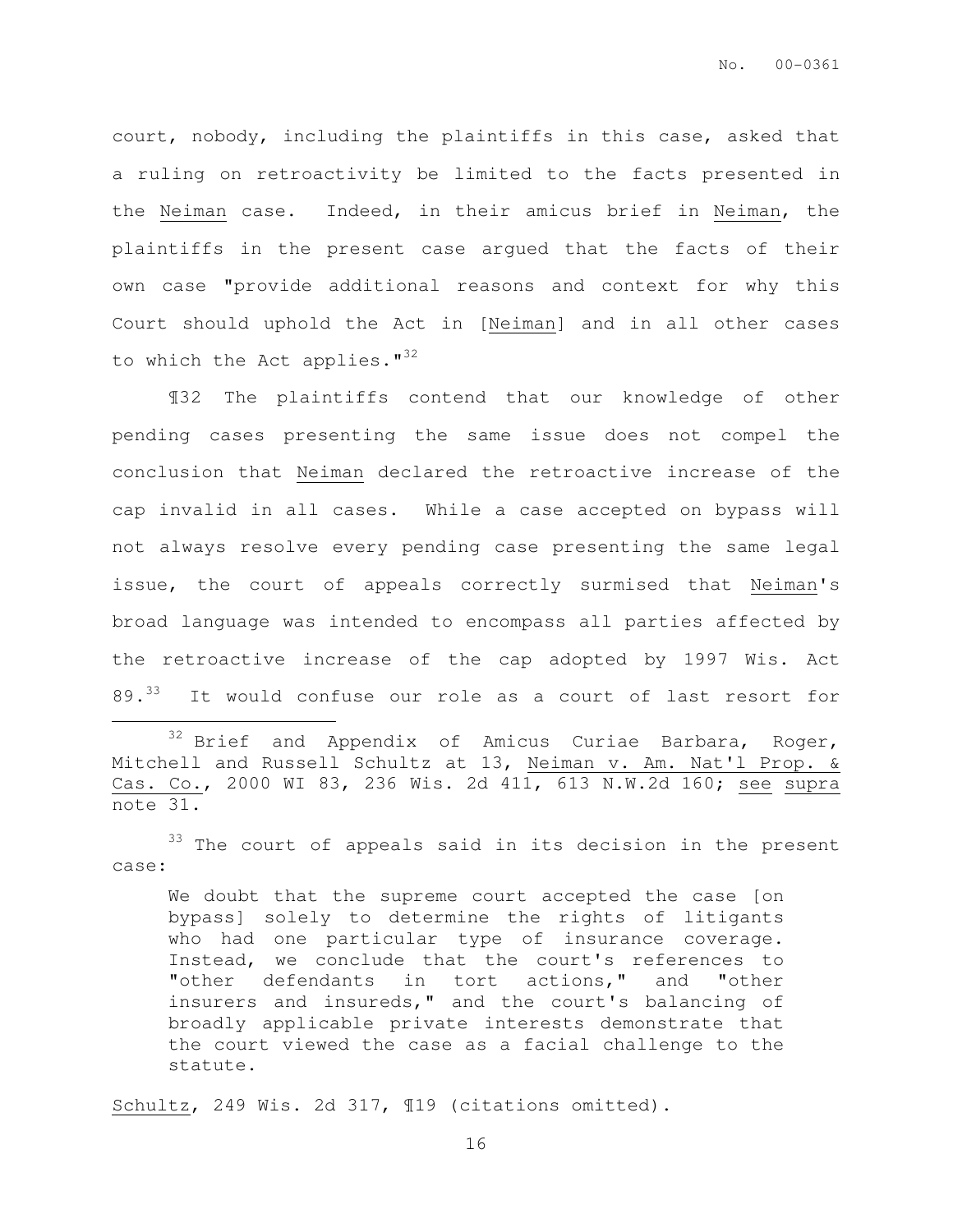this court not to encompass all parties affected by the retroactive increase of the cap on damages when the decision does not expressly delineate the limits of the holding.<sup>34</sup>

¶33 Finally, the plaintiffs argue that Wis. Stat. § 990.001(11) requires a contrary result. Section 990.001(11) is a legislatively adopted canon of statutory interpretation relating to severability. The canon provides that an unconstitutional provision or an unconstitutional application of a statute may be severed from the constitutional provisions or constitutional applications. Section 990.001(11) reads as follows:

The provisions of the statutes are severable. The provisions of any session law are severable. If any provision of the statutes or of a session law is invalid, or if the application of either to any person or circumstance is invalid, such invalidity shall not affect other provisions or applications which can be given effect without the invalid provision or application.

¶34 The plaintiffs argue that instead of severing the retroactive increase of the cap on damages, we should sever only those retroactive applications for which the Martin balancing test concludes that due process is violated. The plaintiffs'

 $\overline{a}$ 

<sup>&</sup>lt;sup>34</sup> Because Neiman addressed an injury stemming from an automobile accident, the plaintiffs also argue that the court should not extend Neiman to medical malpractice cases, where greater deference is due to legislative enactments. This claim is without merit. Neiman struck down the retroactive increase in the damage cap in all wrongful death cases regardless of the underlying cause of death. Moreover, nothing in the language of Wis. Stat. § 895.04(4) distinguishes medical malpractice cases from other types of wrongful death claims.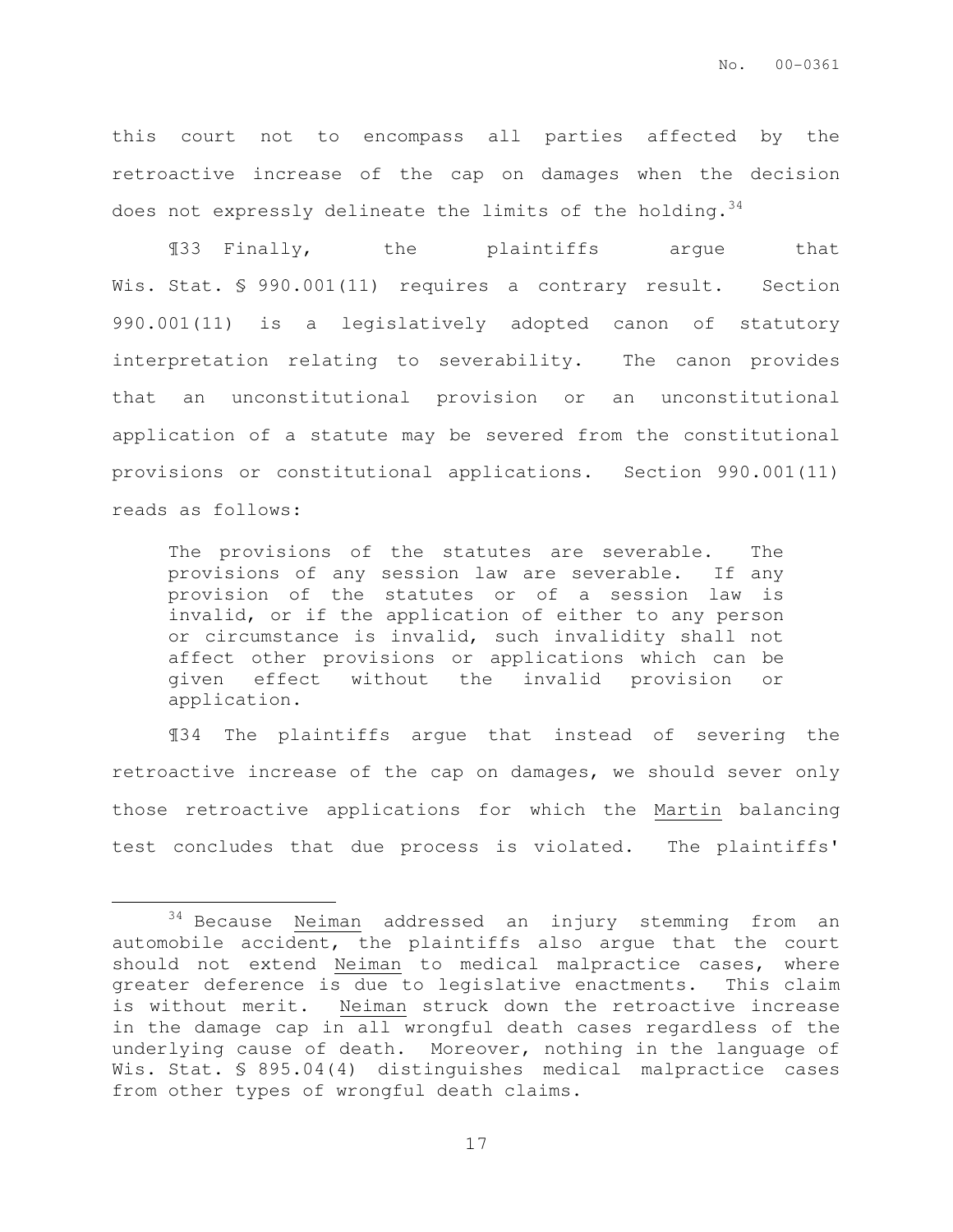argument rests on a flawed premise. The plaintiffs assume that Neiman invalidated the retroactive increase of the cap on damages only on the facts of that case. Yet as discussed above, Neiman invalidated the retroactive increase of the cap on damages enacted in 1997 Wis. Act 89 in all cases.

¶35 Thus, the court of appeals properly followed Wis. Stat. § 990.001(11) by striking only the retroactive provision of 1997 Wis. Act 89 and leaving in place prospective increases of the cap on damages for the loss of society and companionship claims in wrongful death cases.

¶36 We conclude that the court of appeals properly held that Neiman invalidated the retroactive increase of the cap on damages adopted by 1997 Wis. Act 89 for loss of society and companionship in a wrongful death suit generally, including the present case. The only question remaining is whether there is any reason to overturn Neiman.

¶37 Ordinarily, of course, we adhere to the principle of stare decisis. $35$  Fidelity to precedent ensures that existing law will not be abandoned lightly.<sup>36</sup> When existing law "is open to revision in every case, 'deciding cases becomes a mere exercise of judicial will, with arbitrary and unpredictable results.'"<sup>37</sup>

State v. Outagamie County Bd. of Adjustment, 2001 WI 78, ¶29, 244 Wis. 2d 613, 628 N.W.2d 376.

 $\overline{a}$ 

 $36$  State v. Stevens, 181 Wis. 2d 410, 441, 511 N.W.2d 591 (1994) (Abrahamson, J., concurring), cert. denied, 515 U.S. 1102 (1995).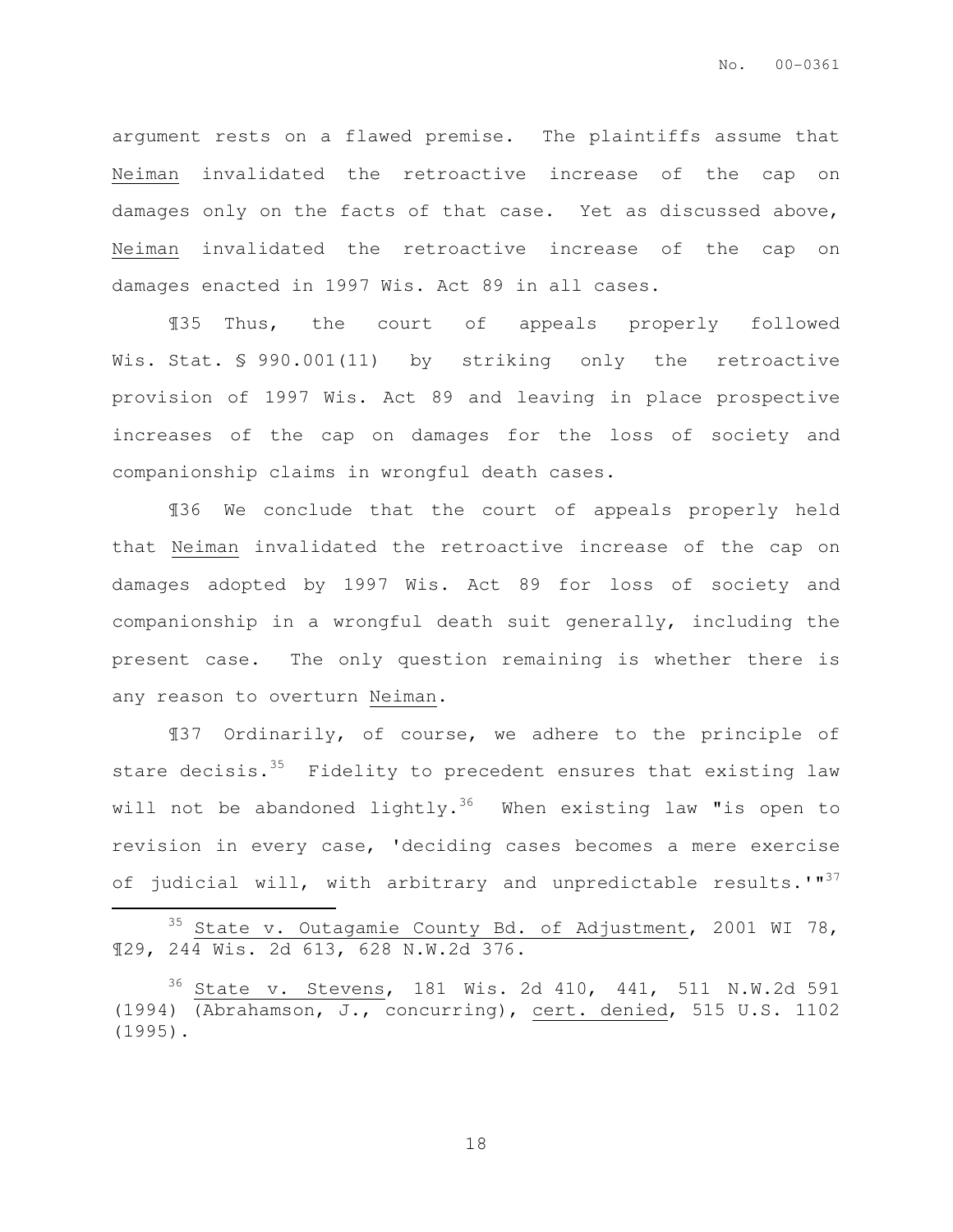Consequently, this court has held that "any departure from the doctrine of stare decisis demands special justification."<sup>38</sup>

¶38 Although the result in Neiman is harsh for families of victims and contrary to the express direction of the legislature, the plaintiffs do not provide any justification, in this case, for overturning the Neiman decision. Their case does not introduce evidence of any changes in the law that might undermine the rationale behind the Neiman decision; it does not show how Neiman renders the law incoherent or inconsistent.<sup>39</sup> Plaintiffs merely present a variation of the facts expressly discussed in Neiman and suggest that the court improperly weighed the public and private interests under the Martin balancing test. However, no change in the law is justified simply by a "case with more egregious facts." $40$  Furthermore, as

<sup>37</sup> Outagamie County Bd. of Adjustment, 244 Wis. 2d 613, ¶29 (quoting Citizens Util. Bd. v. Klauser, 194 Wis. 2d 484, 513, 534 N.W.2d 608 (1995) (Abrahamson, J., dissenting)).

 $\overline{a}$ 

<sup>38</sup> State v. Ferron, 219 Wis. 2d 481, 504, 579 N.W.2d 654 (1998) (quoting Ariz. v. Rumsey, 467 U.S. 203, 212 (1984)).

 $39$  See State v. Stevens, 181 Wis. 2d 410, 442, 511 N.W.2d 591 (1994) (Abrahamson, J., concurring), cert. denied, 515 U.S. 1102 (1995) ("Justification for departure from precedent could include changes or developments in the law that undermine the rationale behind a decision; the need to make a decision correspond to newly ascertained facts; or a showing that the precedent has become detrimental to coherence and consistency in the law.").

 $40$  Stevens, 181 Wis. 2d at 443 (Abrahamson, J., concurring) (quoting Welch v. State Farm Mut. Auto. Ins. Co., 122 Wis. 2d 172, 182, 361 N.W.2d 680 (1985) (Steinmetz, J., dissenting)).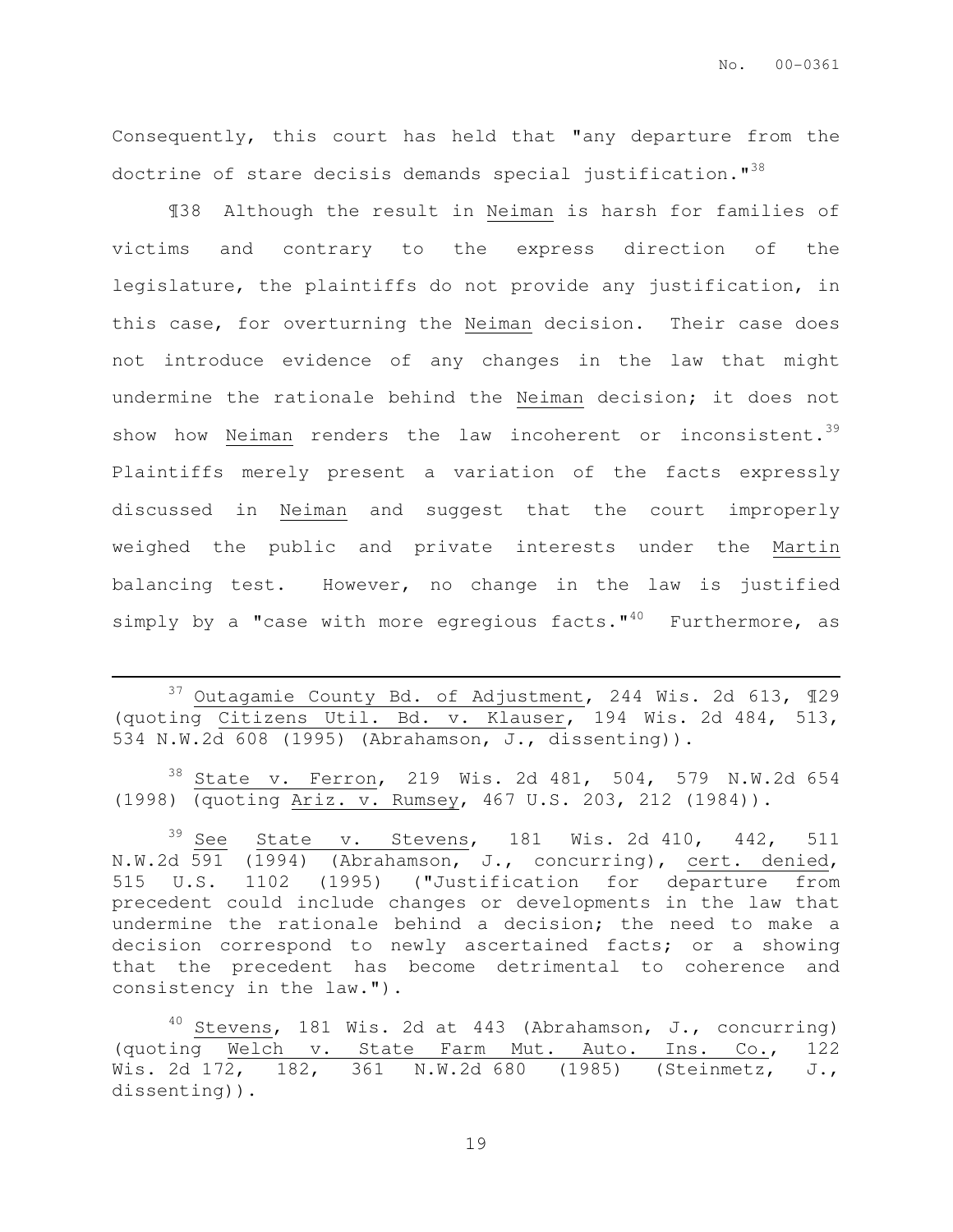discussed above, these facts were already before the court when it decided Neiman.

¶39 In sum, the court affirms the decision of the court of appeals. We conclude, as did the court of appeals, that the Neiman decision governs this case. The retroactive increase of the cap on damages for the loss of society and companionship in wrongful death cases enacted by 1997 Wis. Act 89 is unconstitutional. It is unnecessary to apply the Martin balancing test anew to the particular facts of every case challenging the constitutionality of the retroactive increase of the cap.

By the Court.—The decision of the court of appeals is affirmed.